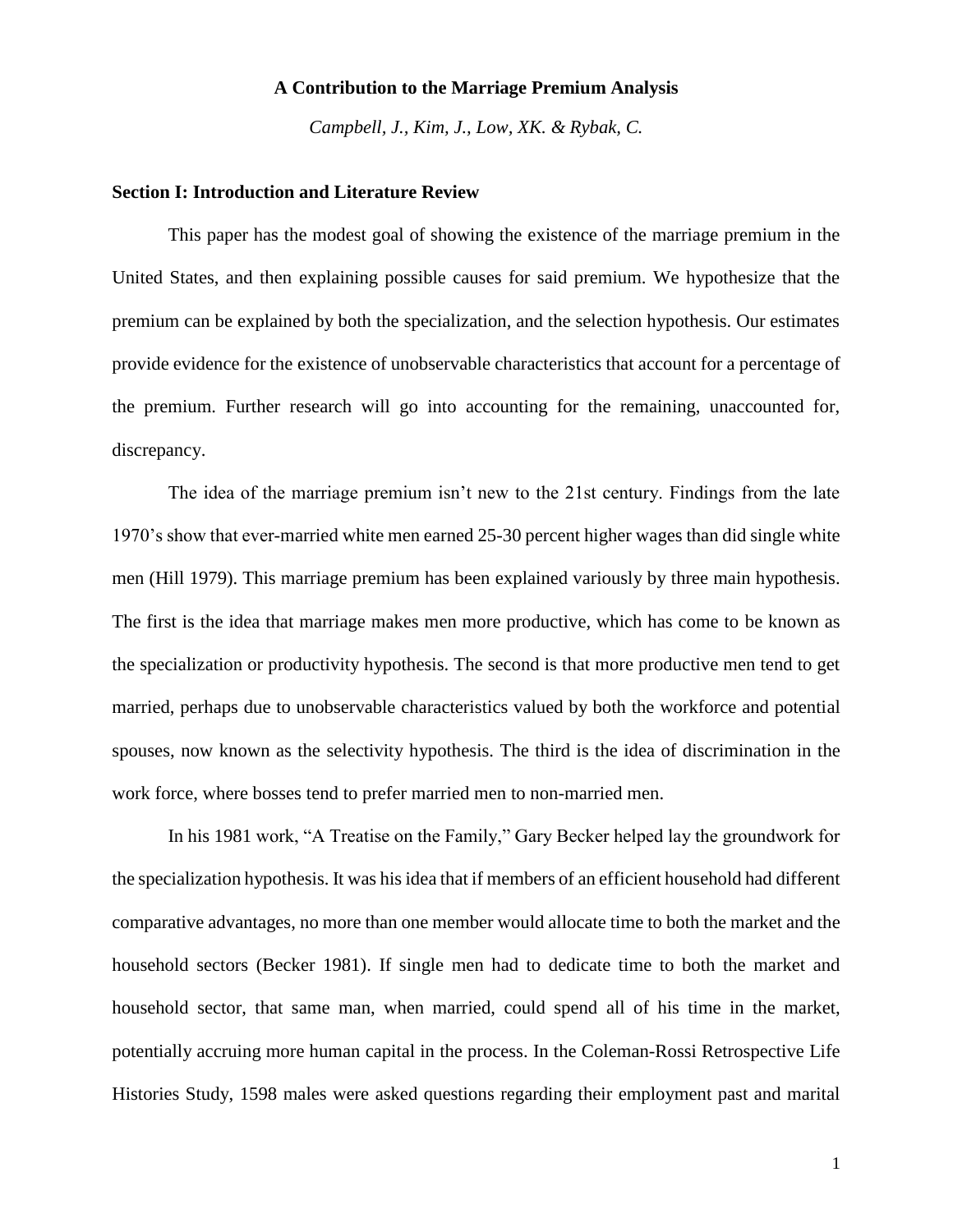status. Analysis of the survey suggested that human capital is accumulated more rapidly when a male is married than when that same male is single, other things equal (Kenny 1983), a step towards the productivity hypothesis.

Using data from the National Longitudinal Survey (NLS) of Young Men, which followed men aged 14-24 in 1996 for fifteen years, economists used fixed effects analysis to test the selectivity hypothesis. Taking unobservable characteristics into consideration only helped to explain less than 20% of the marriage premium (Korenman and Neumark 1991). They found some evidence of the productivity hypothesis, but they recommended further study into the matter.

Delving more into the productivity hypothesis, Joni Hersch and Leslie S. Stratton (2000) used fixed effects estimation, specifically first differences, to analyze whether or not the marriage premium could be explained by specialization within the household. Per Becker's 1981 work, an efficient marriage wouldn't have multiple people specializing in both the market and household sector. One spouse would focus on the household, where another, presumably the male, would specialize in the market. Taking data from the National Survey of Families and Households, which surveyed 13,008 households in 1978-1988 and again in 1992-1994, they concluded that specialization does a poor job in explaining the premium in question.

The results from Hersch and Stratton (2000) have been questioned recently, with papers by Hyunbae Chun and Injae Lee (2001), and Elena Bardasi and Mark Taylor (2006), both finding evidence that the specialization hypothesis does a good job at explaining a significant part of the marriage premium. Chun and Lee (2001) showed that wage gains from marriage decreased by 0.6% for each additional hour per week that a wife works in the labor market. Bardasi and Taylor (2006) found evidence that perhaps both the selectivity hypothesis and the specialization hypothesis are correct when it comes to explaining the premium. They showed that the premium decreased by one third when taking into account intra-household specialization. The marriage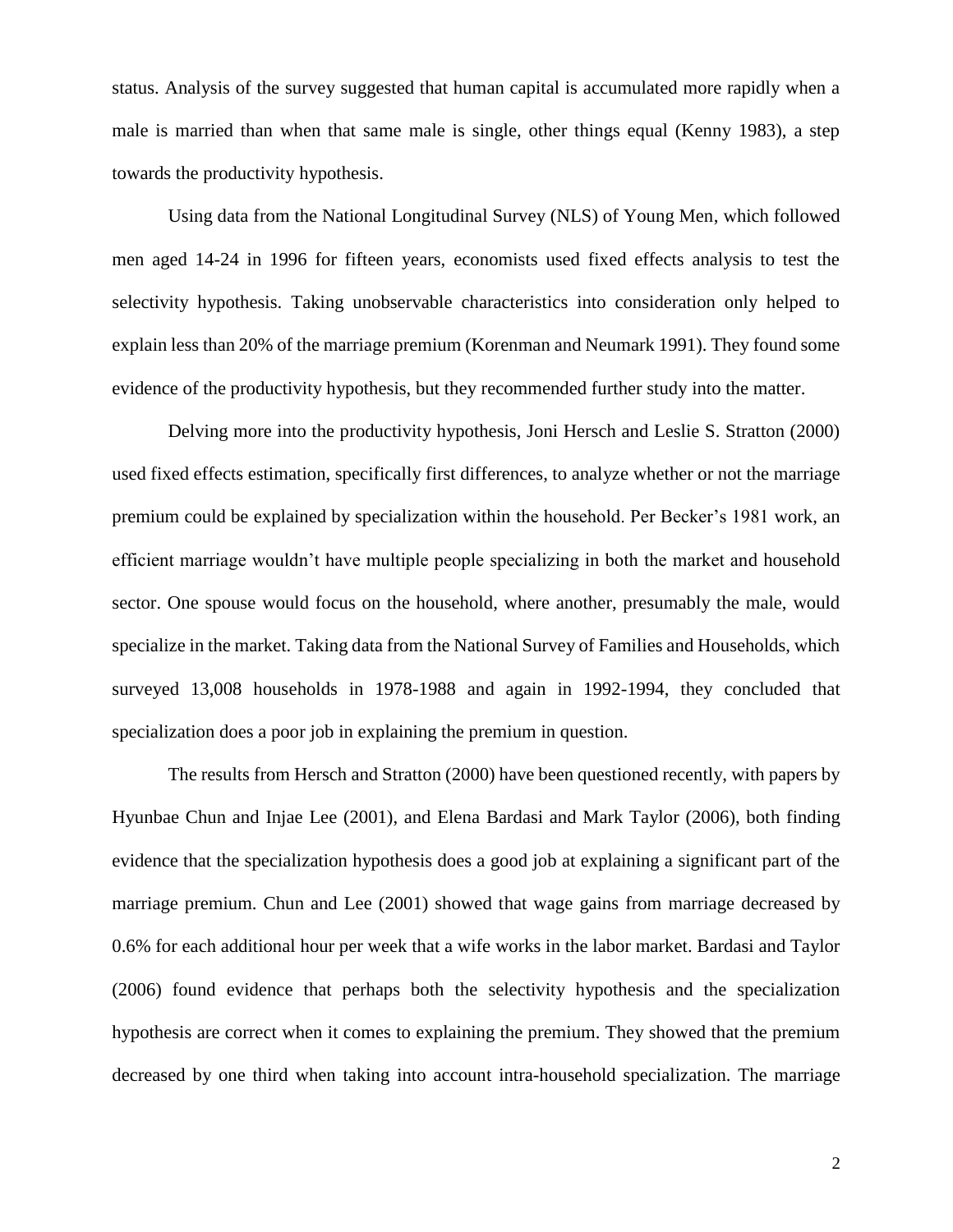premium also decreased by half when controlling for unobservable characteristics. This still leaves approximately 15% of the premium unexplained.

# **Section II: Theoretical Model**

This paper is built on a basic linear regression model with the dependent variable being the log of wages. For each individual, there are observable (*X* being the observable time-variant unobservables) and unobservable characteristics ( $z_i$  serving as vector of time-invariant individual constants) determining the logged wages. For the purpose of analyzing the 'marriage premium', we include  $M_{it}$ , the vector of marital status at time t for individual i.

## *The Basic Model*

$$
\ln(w_{it}) = X_{it}\beta + M_{it}\gamma + z_i\alpha + \varepsilon_{it}
$$

In this basic model, in order to simplify analysis, we have assumed that there is no significant time-varying unobservable characteristic that might be correlated with any of the explanatory variables and thereby would be appropriately subsumed in the error term of the model. 'z' represents the vector of unobservable time-invariant individual characteristics and  $\alpha$  is the coefficient for these unobserved variables. Therefore,  $\beta$  gives the vector of coefficients for the other determinants of wages;  $\gamma$  provides the estimate of the marriage premium.

#### *Fixed Effects Marriage-Premium Identification*

$$
\ln(w_{it}) - \ln(\overline{w_i}) = (X_{it} - \overline{X_i})\beta + (M_{it} - \overline{M_i})\gamma + \nu_{it}
$$

Since the unobservable traits of the individual driving the logged wages are likely to be correlated with other wage-determinants, we would have to identify the marriage premium using a fixed effects regression and test out further hypothesis using this fixed effects model instead.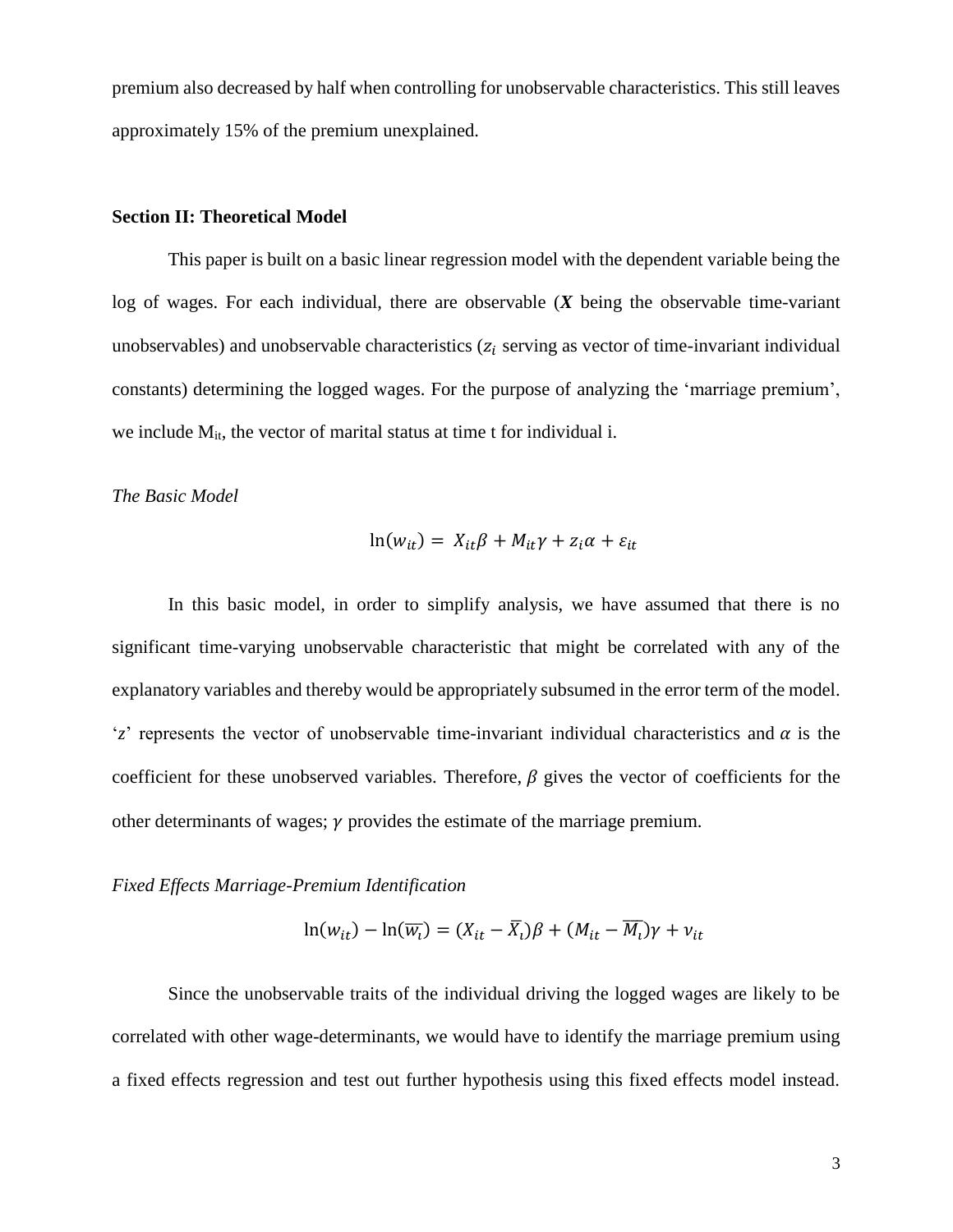One could think of how a certain personality characteristic that is unobserved that influences wages could also affect educational attainment (which is in the *X* matrix). As we are mainly interested in the marriage dummy, which varies across time and individual, it will not drop out of the model and its within-individual estimator would provide a consistent estimate of the premium we are studying.

# *Testing Specialization Hypothesis*

By assuming  $M_{it} = 1$  in our basic model we arrive at the following statement:

$$
\ln(w_{it}) = X_{it}B + S_{it}\delta + \varepsilon_{it}
$$

In this modification of the basic model, we include  $S_{it}$  which is a measure of the number of hours a spouse works in a week. A higher number of hours worked per week by a spouse indicates a lower degree of specialization within the marriage in term of wage-earning and householdstewardship. By including this variable as a proxy for the degree of specialization within the marriage relation, we measure the extent of specialization's impact on an individual's wages. In this model, we assume that there are no unobservable individual characteristics that are correlated with the number of hours the spouse works which affects the log of wages. The average hours worked by the spouse within the set of observations where individuals are married would give us an estimate of the average premium contributed by the average degree of specialization present.

Fixed-effect identification in this model would help to eliminate unobservable heterogeneity and thus eliminate any potential bias resulting from omitted variables that are correlated with both the explanatory and dependent variables. However, that would also remove cross-individual variation in spouse work hours that could potentially explain differences in the premium. We have thus decided to stick to a model that exploits the heterogeneity across individuals' spouse working-hours impact on individuals.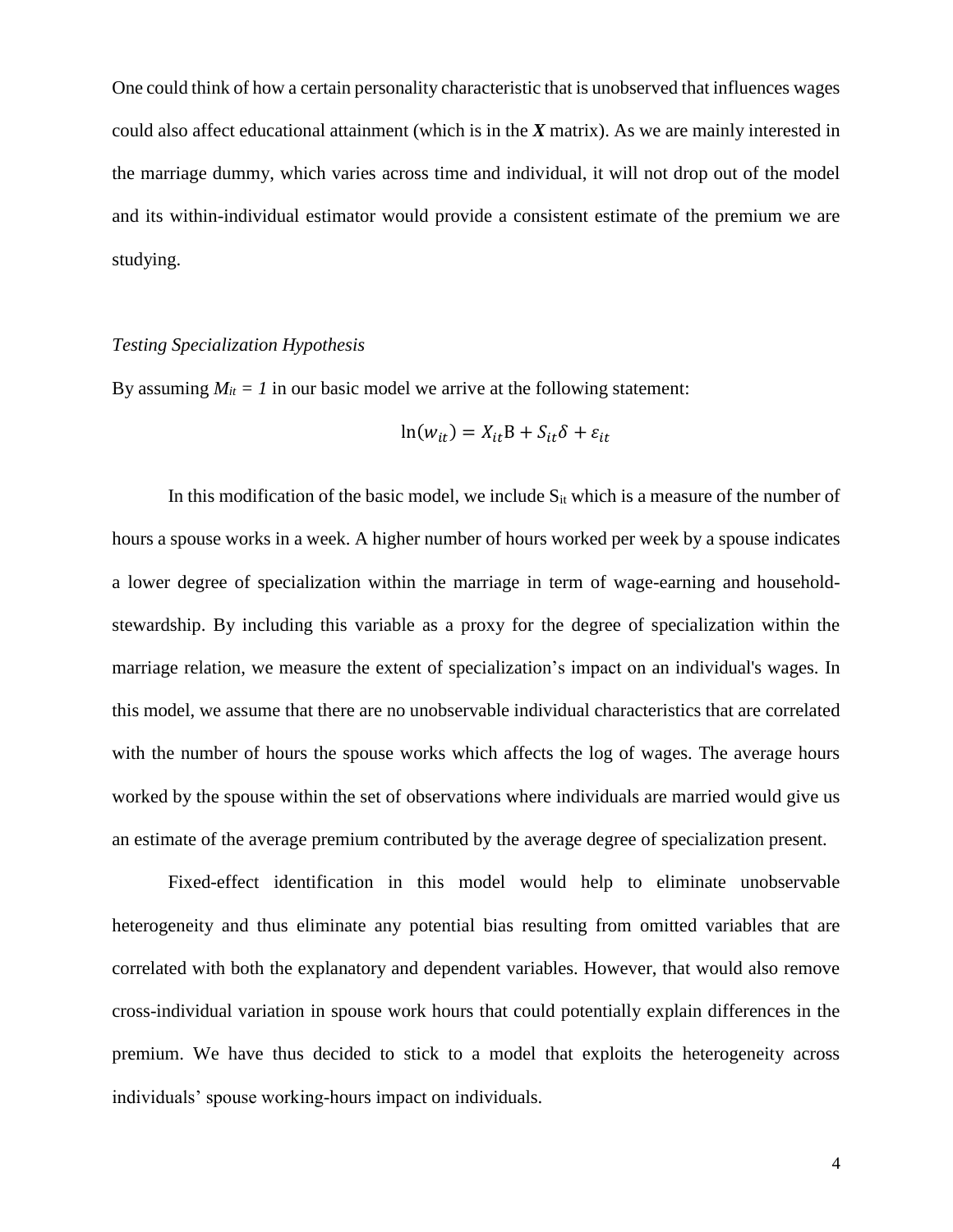## **Section III: Data and Estimation**

Our analysis uses data from the US National Longitudinal Survey of Youth (NLS). The survey performed annual surveys of 12686 individuals annually from 1979 to 1994 and then biannually from 1994 to 2010. All participants were between the ages of 14 and 22 when the survey began in 1979. After some subgroups were eliminated the final sample contains 24 panels of approximately 10,000 individuals. The surveys contained hundreds of variables about all areas of the individual's life. The questions on the survey were not consistent throughout the life of the NLS. Many questions were added or removed from the survey creating difficulties in taking full advantage of the data set. However, the survey consistently focused on labor market questions and household demographics, making it possible to generate a useable, albeit unbalanced, panel for our paper.

# *Data treatment*

Our final sample contained 6213 individuals with approximately 6 panels per individual. In order to create a usable panel a number of adjustments needed to be made to the overall data set. Some obvious steps were taken, such as removing women from the sample and individuals who didn't clearly report their marital status on surveys. However, we also eliminated individuals who are self-employed. Theoretically, the marriage premium should apply to self-employed individuals, however, literature suggests self-employed individuals under report earnings. Additionally, individuals were not included during periods of sudden unemployment. This allowed for a continuous data set to regress on.

#### *Dependent Variable*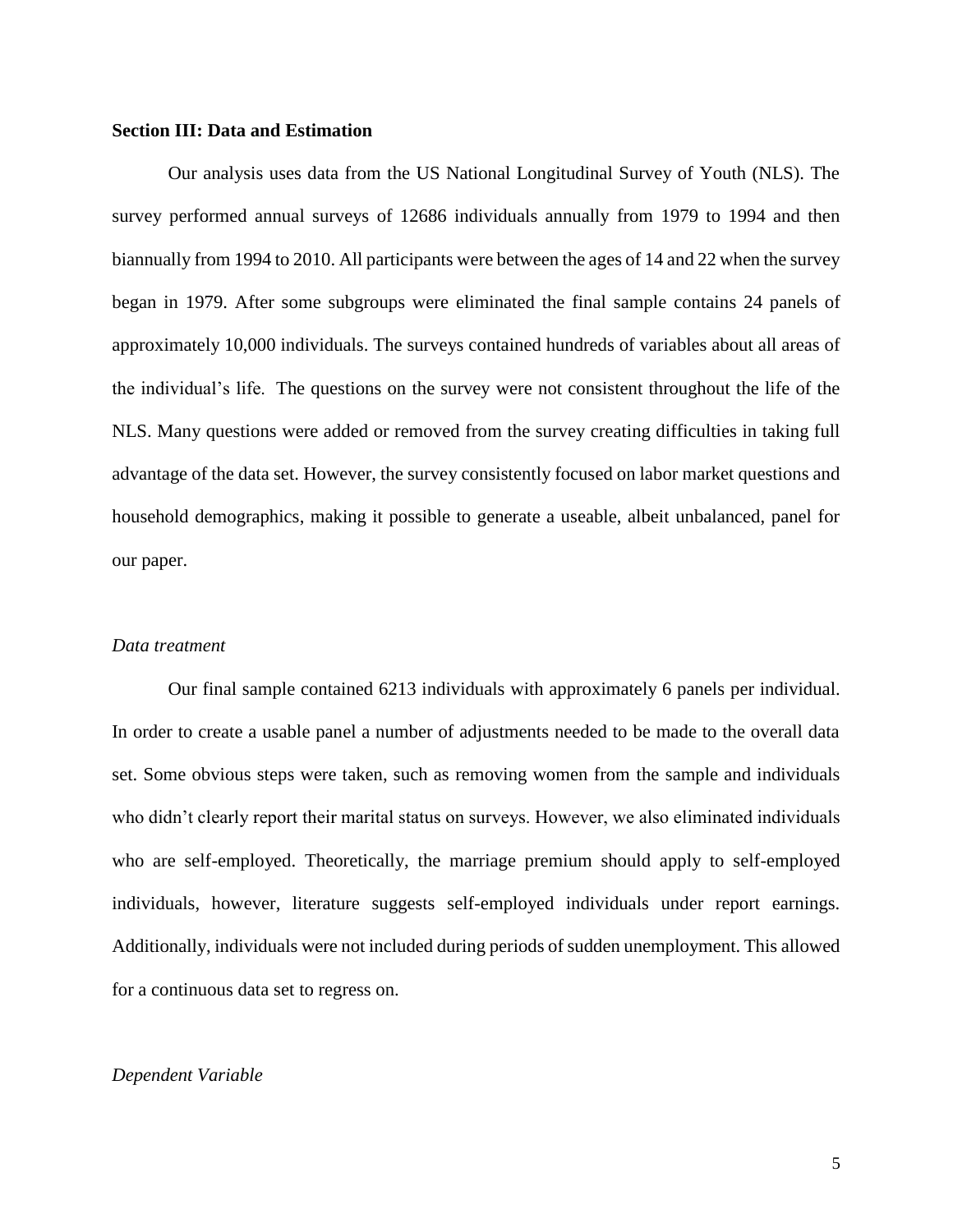Our dependent variable was the log of earnings (*LEARN*). Fortunately, earnings data was collected extensively throughout the survey. Specifically, we looked at hourly wage. Annual salary information was available however it does not control for things like hours worked per week or time spent on vacation. Beyond consistency hourly wages are an economically sound choice because we are interested in efficiency gains rather strict earnings gains. Individuals can increase their income by taking a second job or working overtime. The marriage premium states that individuals actually become more efficient following marriage, and thus command a higher wage for the same amount of work. We've also taken the log of wages rather than just wages. Wages have a positive skew and taking logs allows it to fit better into the model.

# *Key Explanatory Variables*

It is worth discussing our primary variable, marital status (*MARRIED*), in more detail. For the purposes of this paper we are interested solely in the variation between married and unmarried individuals. However, unmarried individuals fall into several categories that may be significant with regard to the specialization hypothesis. Unmarried individuals fall into three categories: those who have never been married, those who have been married but divorced and those who have been widowed. Our hypothesis suggests that marriage allows the male to devote more time to work and thus earn a higher hourly wage. A quick survey of the data suggests that this may be the case, as married men earn substantially more than an unmarried man in any group. This anecdotal look at our data is confirmed by our regression analysis in table 2 below. There is also guidance with regard to whether or not the time spent at work accrues as a form of human capital. Again, our anecdotal look at the data suggests that this is not the case. While further study would be necessary to truly examine such a correlation a quick summary of our data supports our choice of solely looking at married vs unmarried individuals.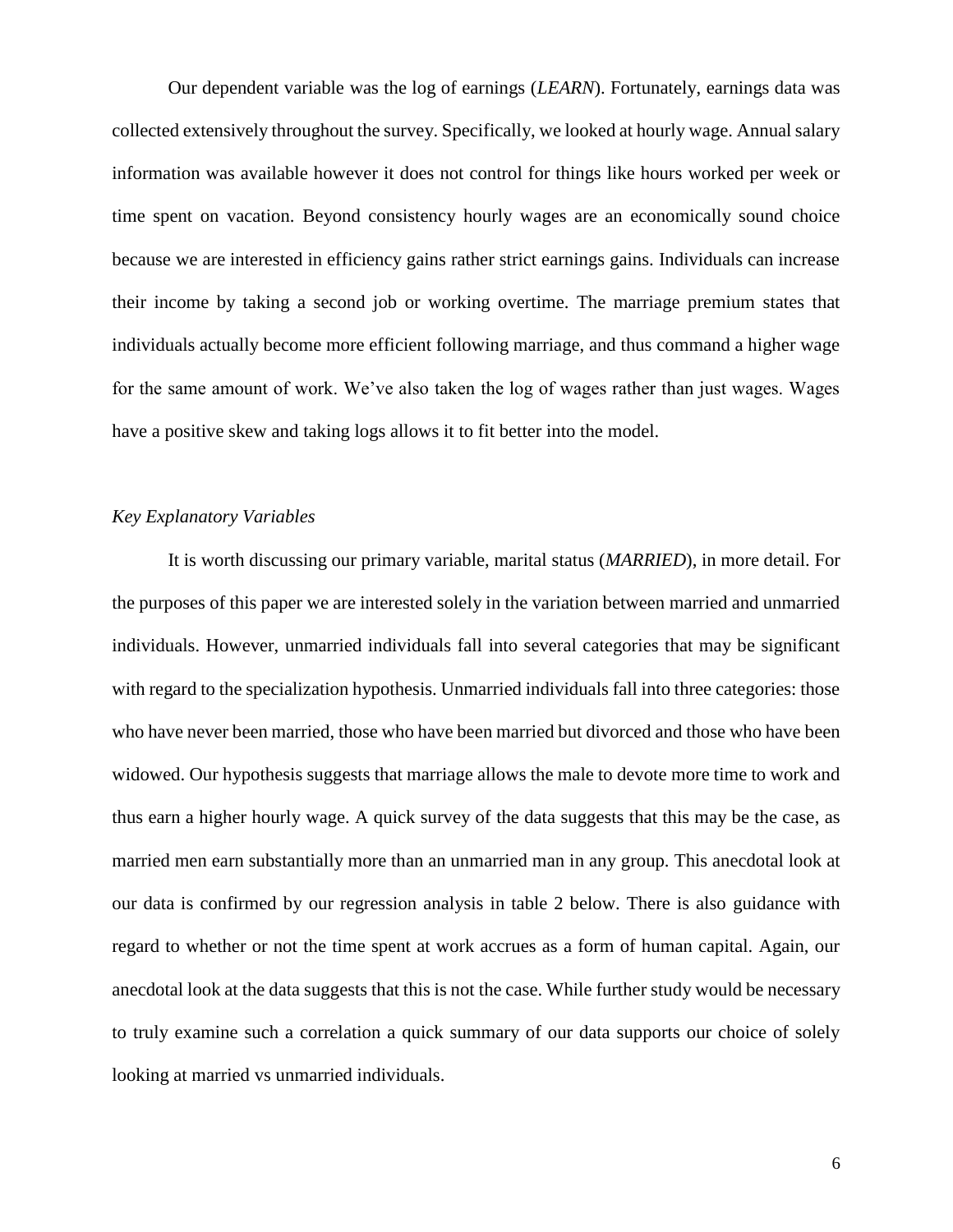| <b>Variable</b>       | <b>Mean</b> | Std. Dev. | Min            | <b>Max</b>      |
|-----------------------|-------------|-----------|----------------|-----------------|
| Log of Earnings       | 6.733849    | 0.7879757 | $\overline{0}$ | 15.60727        |
| Marriage Dummy        | 0.4269685   | 0.4946404 | $\theta$       | 1               |
| <b>Spouse Hours</b>   | 12.00656    | 18.22261  | $\overline{0}$ | 144             |
| Children Dummy        | 0.2548787   | 0.4357954 | $\overline{0}$ | $\mathbf{1}$    |
| Number of             | 0.46987     | 0.9276564 | $\theta$       | 8               |
| children              |             |           |                |                 |
| Age                   | 29.69901    | 8.596399  | 14             | 53              |
| <b>Family Size</b>    | 3.188381    | 1.859485  | $\mathbf{1}$   | $\overline{15}$ |
| Disability            | 0.0101516   | 0.100243  | $\theta$       | $\mathbf{1}$    |
| Dummy                 |             |           |                |                 |
| Tenure in Job         | 191.2531    | 251.1592  | $\mathbf{1}$   | 1763            |
| <b>Black Dummy</b>    | 0.2599278   | 0.4385972 | $\overline{0}$ | $\mathbf{1}$    |
| <b>Hispanic Dummy</b> | 0.1780961   | 0.3825957 | $\overline{0}$ | $\mathbf{1}$    |
| Years of              | 12.5768     | 2.418367  | $\overline{0}$ | 20              |
| Schooling             |             |           |                |                 |
| Degree Dummy          | 0.1528942   | 0.3598875 | $\overline{0}$ | $\mathbf{1}$    |
| <b>Urban Local</b>    | 0.7554947   | 0.4297959 | $\theta$       | $\mathbf{1}$    |
| Dummy                 |             |           |                |                 |
| Northeastern          | 0.1740589   | 0.3791622 | $\overline{0}$ | $\mathbf{1}$    |
| Dummy                 |             |           |                |                 |
| Southern Dummy        | 0.3777088   | 0.4848169 | $\overline{0}$ | $\mathbf{1}$    |
| <b>Western Dummy</b>  | 0.1999868   | 0.3999923 | $\overline{0}$ | $\overline{1}$  |
| Lives in Parents      | 0.1036235   | 0.3047732 | $\theta$       | $\mathbf{1}$    |
| Household             |             |           |                |                 |
| Dummy                 |             |           |                |                 |
| Divorce Dummy         | 0.0772776   | 0.2670329 | $\overline{0}$ | $\mathbf{1}$    |
| Seperated             | 0.0329791   | 0.1785829 | $\overline{0}$ | $\overline{1}$  |
| Dummy                 |             |           |                |                 |
| North Central         | 0.2482454   | 0.4319973 | $\overline{0}$ | $\mathbf{1}$    |
| Dummy                 |             |           |                |                 |
| Single Dummy          | 0.4606407   | 0.4984512 | $\overline{0}$ | $\mathbf{1}$    |
| <b>Widowed Dummy</b>  | 0.0021341   | 0.046147  | $\overline{0}$ | $\mathbf{1}$    |

 **<Table 1. Summary Statistics>**

# *Spouse Hours*

Beyond confirming the existence of the marriage hypothesis our model also requires we test the specialization hypothesis. Specifically, does marriage allow men to invest more time into work, and therefore develop more human capital? Some longitudinal studies have provided very ways of testing this, such as listing the number of chores for which each member was responsible. Our data set did not have this information, however, a reliable proxy is spouse hours worked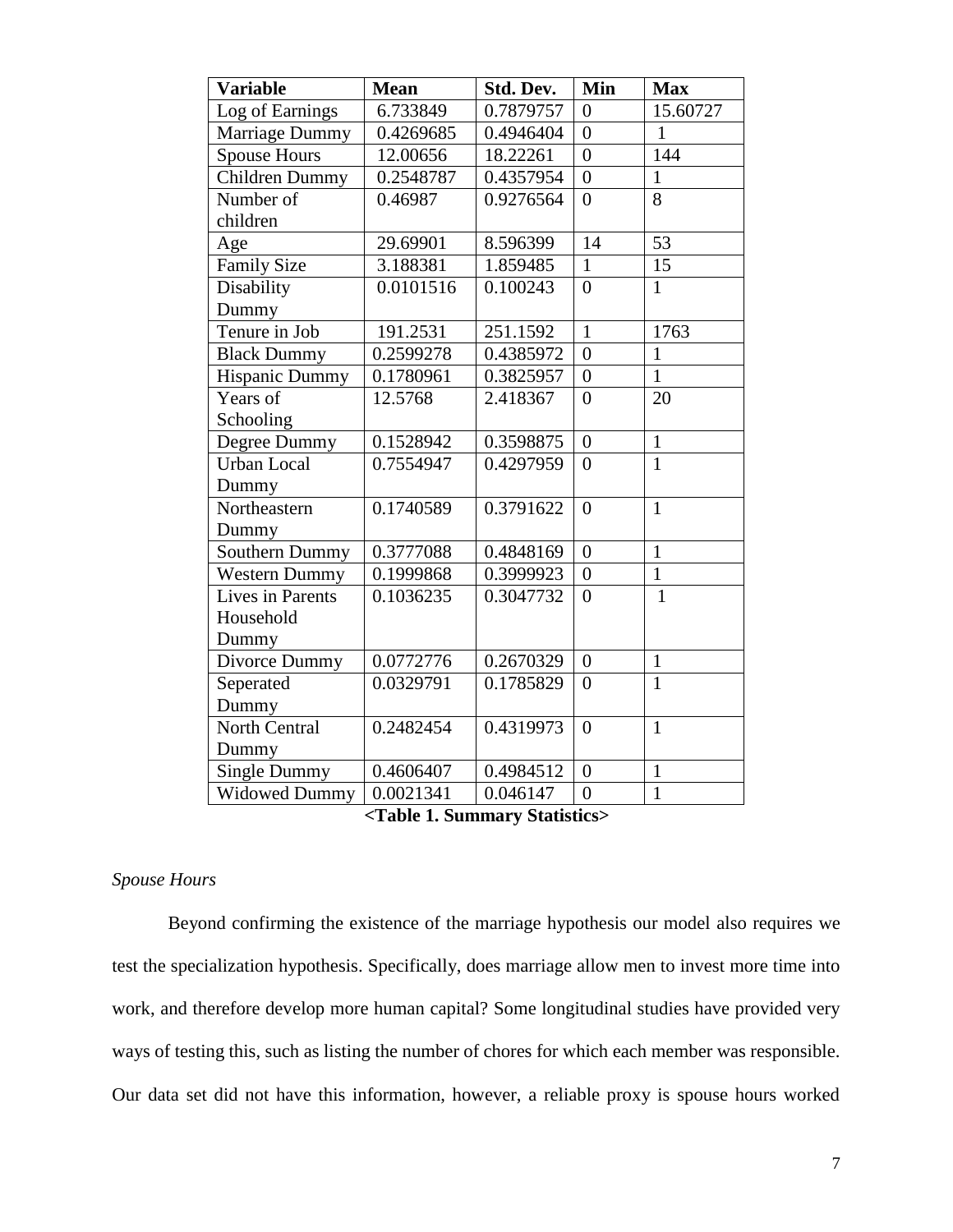(*SPHRS*). While imperfect, ample research (Daniel 1992, Gray 1997) has demonstrated that household responsibilities are dependent on spousal hours. it is also a very natural assumption that as spouses hours increase their time spent on household chores decreases. So, a primary regressor of interest was how spousal working hours impacted the wage premium.

# *Key Controls*

The number of observable and unobservable variables that affect wage growth is myriad. A large portion of our chosen variables was meant to account for wage growth in order to isolate the marriage effect. Many of these controls are intuitive. Obviously things such as age, age squared (*AGE, AGE2*), years of schoolings, (*YSCH*) degree (*DEGREE*) and job tenure (*TENURE*) are expected to have direct positive impacts on wages. However, recent literature has demonstrated that other things may have an effect on hourly wages. Time constraints due to presence of children (*CHILD*) may induce subjects to work more efficiently leading to an increased wage per hour. We also included things that may impact wages negatively or in less certain ways such as disability status (*DISB*), location (*LOCNE, LOCSU, LOCWT, URBAN, PRTHH*) and ethnicity (*BLACK, HISP*). We erred on the side of caution when considering explanatory variables. It is central to this paper that we not overestimate the explanatory power of marriage.

An additional factor that must be taken into account is time. Some time effects are obvious, such as inflation, while other important time effects may be unknown. Things such as business cycles and external shocks on the economy will directly impact wages. In order to control for this we also included time dummies for each year of the sample. Thus each wage entry was associated with a particular year. While more complex data techniques could also be used, time dummies allowed us to control for these effects while not limiting the various estimation techniques that were open to us when we began empirical testing.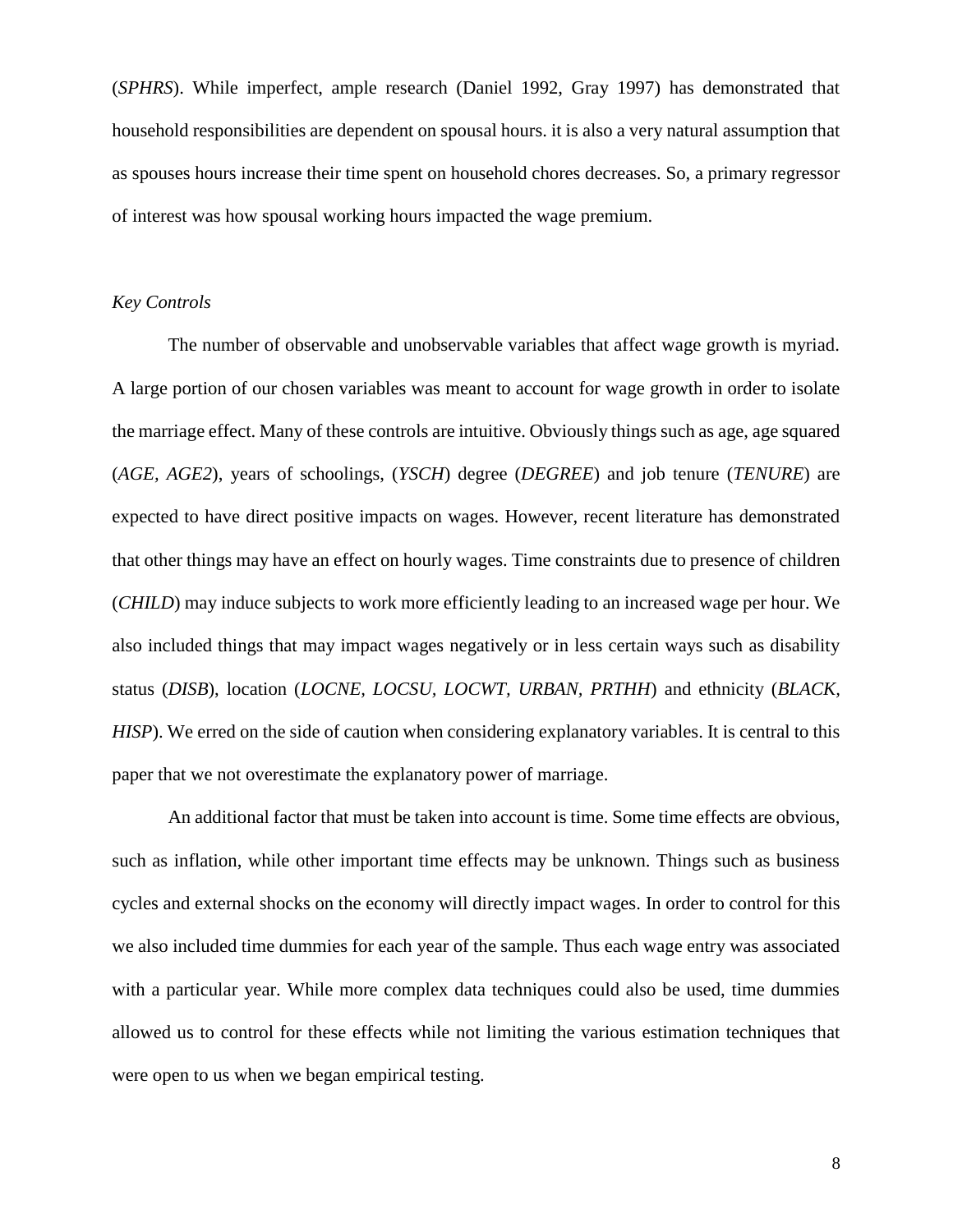## *Empirical Model*

Taking all of our variables into consideration the empirical specification becomes:

$$
LEARN = \beta cons + \beta_1 MARKIED + \beta_2AGE + \beta_3AGE2 + \beta_4DISB + \beta_5 TENURE
$$
  
+  $\beta_6 BLACK + \beta_7 HISP + YSCH + \beta_9 DEGREE + \beta_{10} URBAN + \beta_{11} LOCNE$   
+  $\beta_{12} LOGSU + \beta_{13} LOGWT + \beta_{14} PRTHH + \beta_{15} SPHRS + \beta_{16} CHILD$   
+  $\beta_{17}Y1983 + \dots + \beta_{35}Y2010$ 

We will be considering this model under OLS and under fixed effects. Obviously, the effects of the data will differ slightly in each case. The time invariant variables will not be considered under the fixed effects model, so we will lose information on dummy variables and the demographic variables such as *BLACK* and *HISP*. The coefficients of primary interest will be on the variables married and spouse hours. A statistically significant positive coefficient on *MARRIED* will be necessary to establish the existence of the marriage premium. While fixed effects should lower it slightly, if the specialization hypothesis is valid we should also see a significant positive coefficient on *SPHRS*. While the control variables are less central to the hypothesis of this paper we also hope to see intuitive coefficients in order to verify that the data set conforms to modern research in the field of earnings research.

### **Section IV: Emprical Results**

Table 1 summarizes the results of our OLS and fixed effects regressions for the marriage premium hypothesis with natural log of wage as the dependent variable and marital status as the primary explanatory variable. We ran a fixed effects regression as opposed to a random effects regression because (1) intuitively, there are time-invariant unobservable characteristics correlated with both wages and marital states and; (2) after running the Hausman test to see if the individual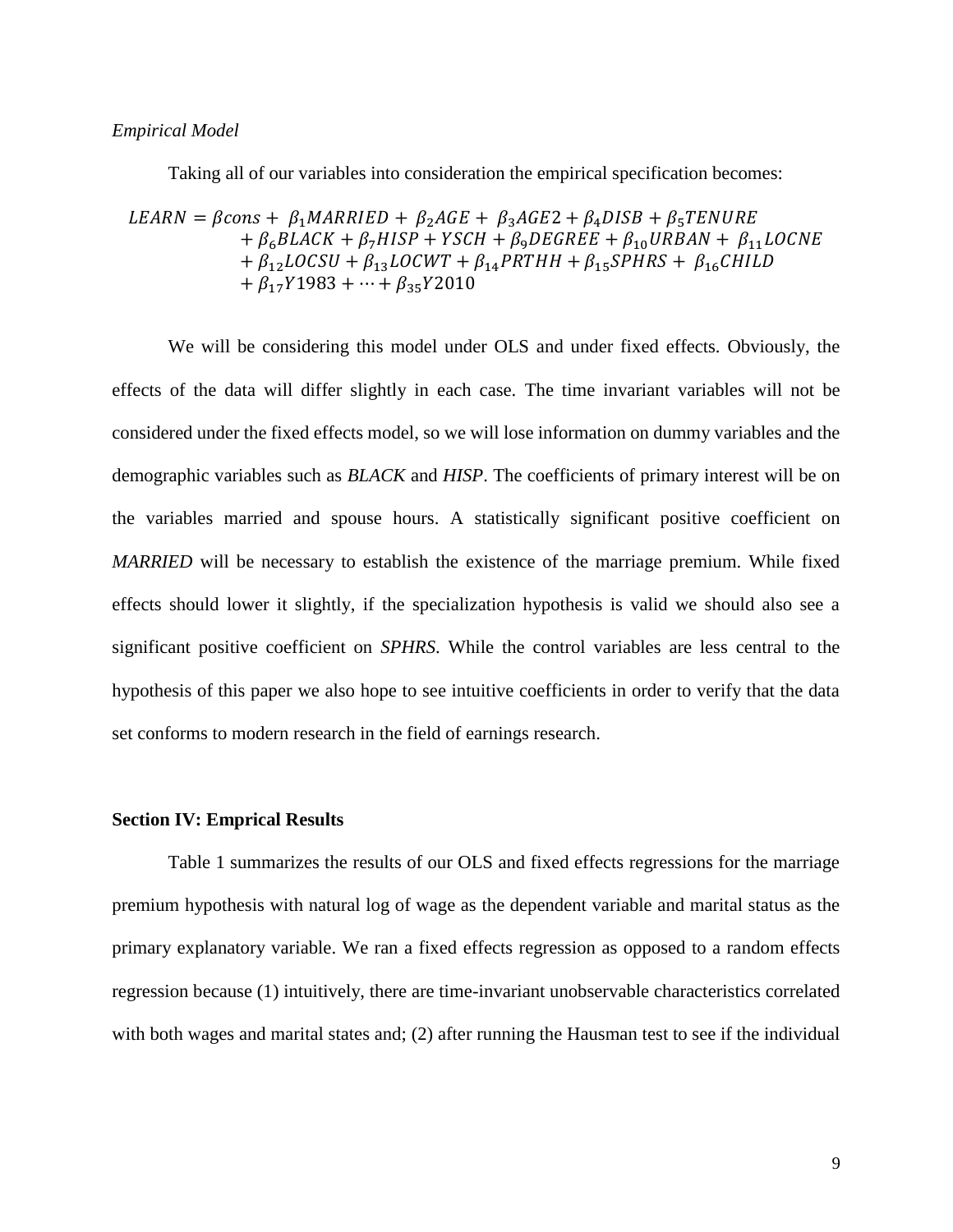time-invariant traits are correlated with the other explanatory variables, we rejected the null hypothesis that they are not correlated (chi2(33)=518.93, Prob>chi2=0.000).

|                            | (OLS)         | (FE)          |
|----------------------------|---------------|---------------|
| <b>VARIABLES</b>           | <b>LEARN</b>  | <b>LEARN</b>  |
| <b>MARRIED</b>             | $0.170***$    | $0.108***$    |
|                            | (0.0044500)   | (0.0064800)   |
| AGE                        | $0.0821***$   | 0.0793***     |
|                            | (0.0032200)   | (0.0084900)   |
| AGE <sub>2</sub>           | $-0.00104***$ | $-0.00118***$ |
|                            | (0.0000549)   | (0.0000873)   |
| <b>DISB</b>                | $-0.167***$   | $-0.0869***$  |
|                            | (0.0191000)   | (0.0184000)   |
| <b>TENURE</b>              | $0.000462***$ | $0.000315***$ |
|                            | (0.0000091)   | (0.0000151)   |
| <b>BLACK</b>               | $-0.140***$   |               |
|                            | (0.0047100)   |               |
| <b>HISP</b>                | $-0.0847***$  |               |
|                            | (0.0058500)   |               |
| <b>YSCH</b>                | $0.0443***$   | $0.0401***$   |
|                            | (0.0012800)   | (0.0047500)   |
| <b>DEGREE</b>              | $0.167***$    | $0.322***$    |
|                            | (0.0083000)   | (0.0203000)   |
| <b>URBAN</b>               | $0.113***$    | $0.0542***$   |
|                            | (0.0046700)   | (0.0078700)   |
| <b>LOCNE</b>               | $0.133***$    | $0.120***$    |
|                            | (0.0060900)   | (0.0262000)   |
| <b>LOCSU</b>               | $0.0272***$   | 0.0596***     |
|                            | $-0.00507$    | $-0.0197$     |
| <b>LOCWT</b>               | $0.135***$    | $0.140***$    |
|                            | (0.0062200)   | (0.0235000)   |
| PRTHH                      | $-0.0807$ *** | $-0.0256***$  |
|                            | (0.0067400)   | (0.0073100)   |
| Constant                   | 4.054***      | 4.158***      |
|                            | (0.0434000)   | (0.1380000)   |
| Observations               | 89,439        | 89,439        |
| R-squared                  | 0.503         | 0.525         |
| Number of<br><b>CASEID</b> |               | 6,211         |

\*\*\* p<0.01, \*\* p<0.05, \* p<0.1, Robust S.E. in parenthesis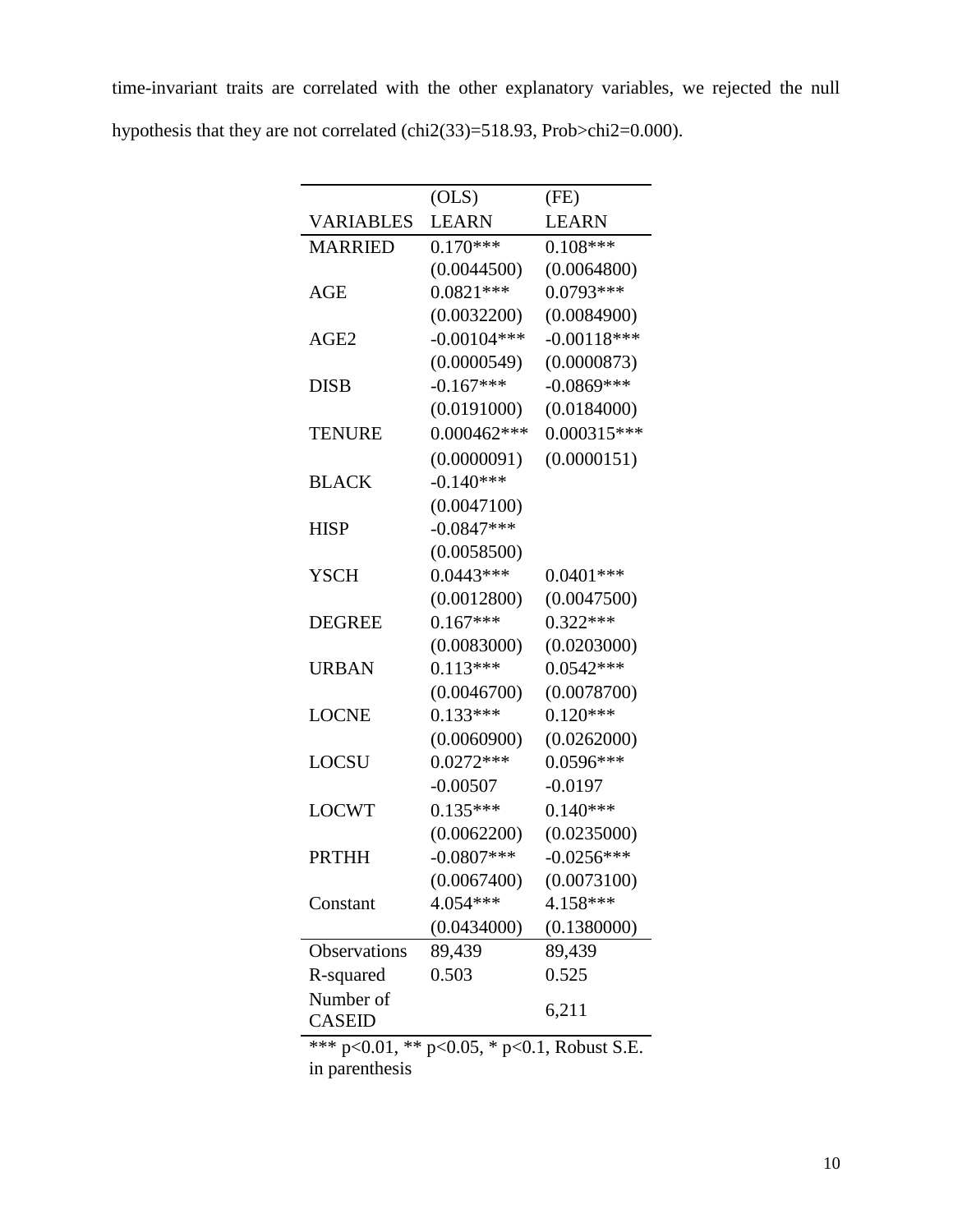# **<Table 1. Results of OLS and FE for marriage premium. Dummy variables for the year were included in ALL regressions to control for inflation but have been omitted from ALL tables.>**

In the OLS regression, the marital status coefficient, *MARRIED*, had a significant positive coefficient of 0.170 suggesting that being married increased earnings by  $100(e^{\wedge} 0.170 - 1) =$ 18.53%. This, however, does not give insights as to whether the earnings premium is coming from the marital status or from other unobservable characteristics. The fixed effects regression had a coefficient for *MARRIED* of 0.108; even after allowing for time-invariant individual characteristics, there was still a 10.8% premium on *LEARN*. Therefore, a little less than two thirds of the premium observed in the OLS estimate is due to other unobservable characteristics, such as employer discrimination and or specialization, that is correlated with both marital status and wage premium.

As expected, *AGE* and *DEGREE* had positive effects on log earnings. Schooling had a small positive coefficient, which may arise because degrees are more of a signal to the job market than the actual number of years of schooling. Those with a degree had a 38.99% higher hourly wage than those who did not in the fixed effects regression. This was substantially higher than in the OLS (18.18%) regression suggesting that there may be a individual personality trait which would be viewed as detrimental to work progression (wages) if the individual did not have a degree but viewed favorable in the presence of a degree. In addition, those residing in urban areas earned more; in terms of location within the USA, those working in the Northeast and the West saw a greater effect on the wage premium than those working elsewhere. Those who were disabled earned less as expected and our last explanatory variable, *PRTHH*, showed a significant coefficient suggesting that those who live with their parents earn less.

*Existence of the marriage premium*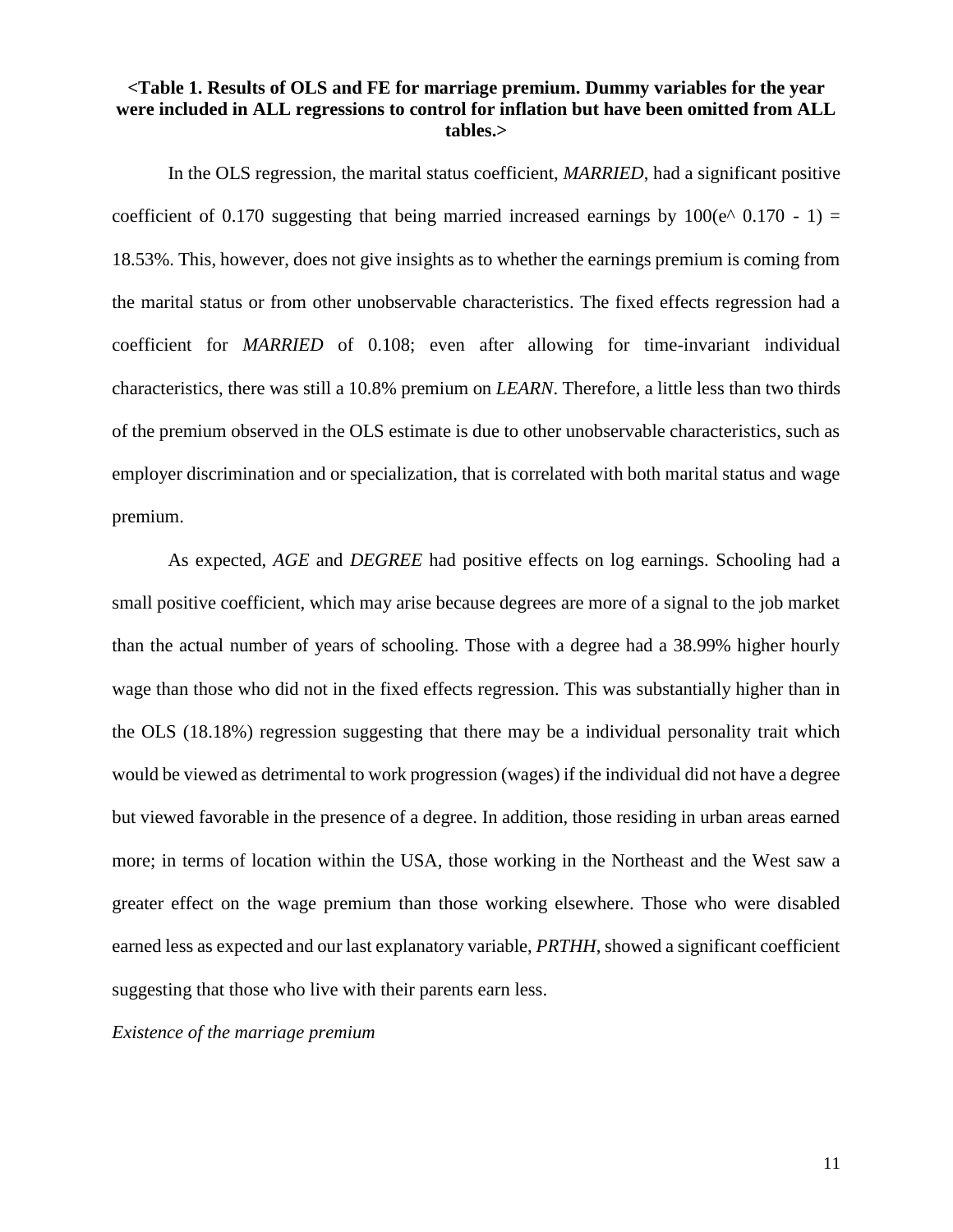The following table is a summary of the results of our fixed effects regression which tested if individuals married due unobservable characteristics of the spouse (specialization hypothesis). The null hypothesis of this OLS regression was that spouse hours had no effect on the log of earnings of the male and for our characteristic-induced selection regression, the null hypothesis was that even after controlling for unobservable characteristics of the spouse, marriage would have no effect on the wage premium. The first OLS regression tests the effect of *SPHRS* on *LEARN* with *MARRIED* acting as a control for marriage and the second OLS regression adds a control for the presence of children (*CHILD*) in the household. The resulting coefficient estimates on SPHRS appears robust to controlling for the presence of children.

|                  | (OLS)          | (OLS)          |  |
|------------------|----------------|----------------|--|
| <b>VARIABLES</b> | <b>LEARN</b>   | <b>LEARN</b>   |  |
| <b>MARRIED</b>   | $0.187***$     | $0.179***$     |  |
|                  | (0.0059800)    | (0.0069500)    |  |
| <b>SPHRS</b>     | $-0.000667***$ | $-0.000617***$ |  |
|                  | (0.0001540)    | (0.0001560)    |  |
| <b>CHILD</b>     |                | $0.0152***$    |  |
|                  |                | (0.0058700)    |  |
| AGE              | $0.0821***$    | $0.0815***$    |  |
|                  | $-0.00322$     | $-0.00323$     |  |
| AGE <sub>2</sub> | $-0.00104***$  | $-0.00103***$  |  |
|                  | (0.0000549)    | (0.0000549)    |  |
| <b>DISB</b>      | $-0.167***$    | $-0.167***$    |  |
|                  | (0.0191000)    | (0.0191000)    |  |
| <b>TENURE</b>    | $0.000462***$  | $0.000462***$  |  |
|                  | (0.0000091)    | (0.0000091)    |  |
| <b>BLACK</b>     | $-0.140***$    | $-0.141***$    |  |
|                  | (0.0047100)    | (0.0047100)    |  |
| <b>HISP</b>      | $-0.0855***$   | $-0.0862***$   |  |
|                  | (0.0058500)    | (0.0058500)    |  |
| <b>YSCH</b>      | $0.0445***$    | $0.0448***$    |  |
|                  | (0.0012800)    | (0.0012800)    |  |
| <b>DEGREE</b>    | $0.166***$     | $0.167***$     |  |
|                  | (0.0083000)    | (0.0083100)    |  |
| <b>URBAN</b>     | $0.113***$     | $0.113***$     |  |
|                  | (0.0046700)    | (0.0046700)    |  |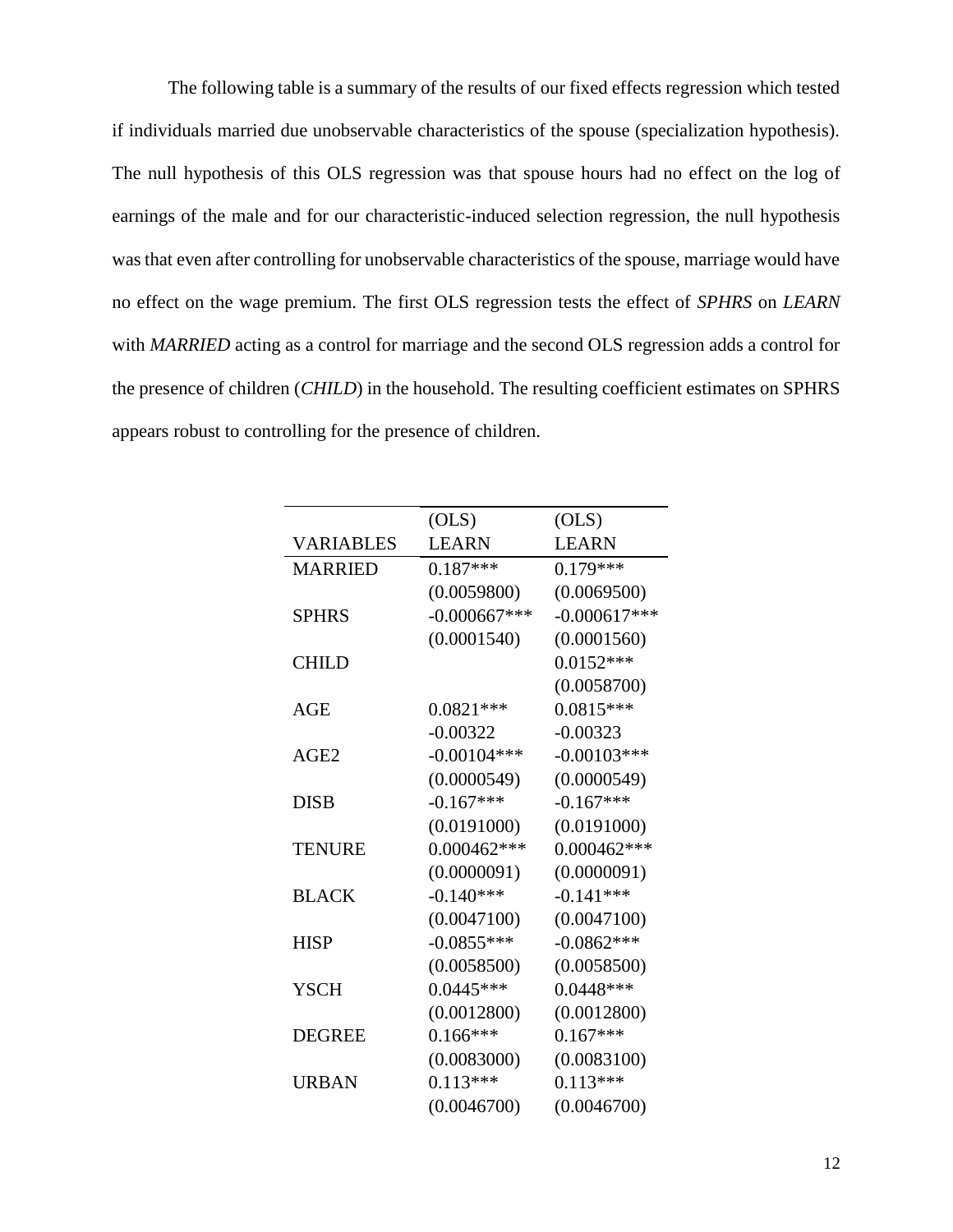| <b>LOCNE</b>                                                             | $0.133***$   | $0.133***$   |  |  |
|--------------------------------------------------------------------------|--------------|--------------|--|--|
|                                                                          | (0.0060900)  | (0.0060900)  |  |  |
| <b>LOCSU</b>                                                             | $0.0278***$  | $0.0280***$  |  |  |
|                                                                          | (0.0050700)  | (0.0050700)  |  |  |
| <b>LOCWT</b>                                                             | $0.135***$   | $0.135***$   |  |  |
|                                                                          | (0.0062100)  | (0.0062100)  |  |  |
| <b>PRTHH</b>                                                             | $-0.0814***$ | $-0.0795***$ |  |  |
|                                                                          | (0.0067400)  | (0.0068000)  |  |  |
| Constant                                                                 | 4.052***     | $4.057***$   |  |  |
|                                                                          | (0.0434000)  | (0.0434000)  |  |  |
|                                                                          |              |              |  |  |
| Observations                                                             | 89,439       | 89,439       |  |  |
| R-squared                                                                | 0.503        | 0.503        |  |  |
| Number of                                                                | 6,211        | 6,211        |  |  |
| <b>CASEID</b>                                                            |              |              |  |  |
| *** $p<0.01$ ,<br>$***$<br>$*$<br>$p<0.1$ , Robust S.E. in<br>$p<0.05$ , |              |              |  |  |

parenthesis

#### **<Table 2. Results of OLS to test effect of SPHRS on LEARN>**

After running the OLS regression, we found a significant effect of the workings hours of the spouse on the wages on the male, just like previous literature on the topic. Our primary independent variable, *SPHRS*, had a statistically significant, but very small, negative effect on the log of earnings of the individual; the statistically significant negative effect of -0.000617 (controlling for presence of children) implies that for a one hour increase in the working hour of the spouse, the hourly earnings of the male can be expected to drop 6.18%. We ran a standard OLS regression because the fixed effects regression would have meant testing with only the variation in *SPHRS* within the single individual and the resulting small variation would have underestimated the effect of *SPHRS* on *LEARN*. In addition, the results of a fixed effects regression did not vary much from the OLS results.

Although the coefficient is very small, our results suggest an increase in the hours worked of the spouse leads to a decline in the earnings of the individual; however, the coefficient is too small to support the specialization hypothesis. The number of hours worked by the spouse has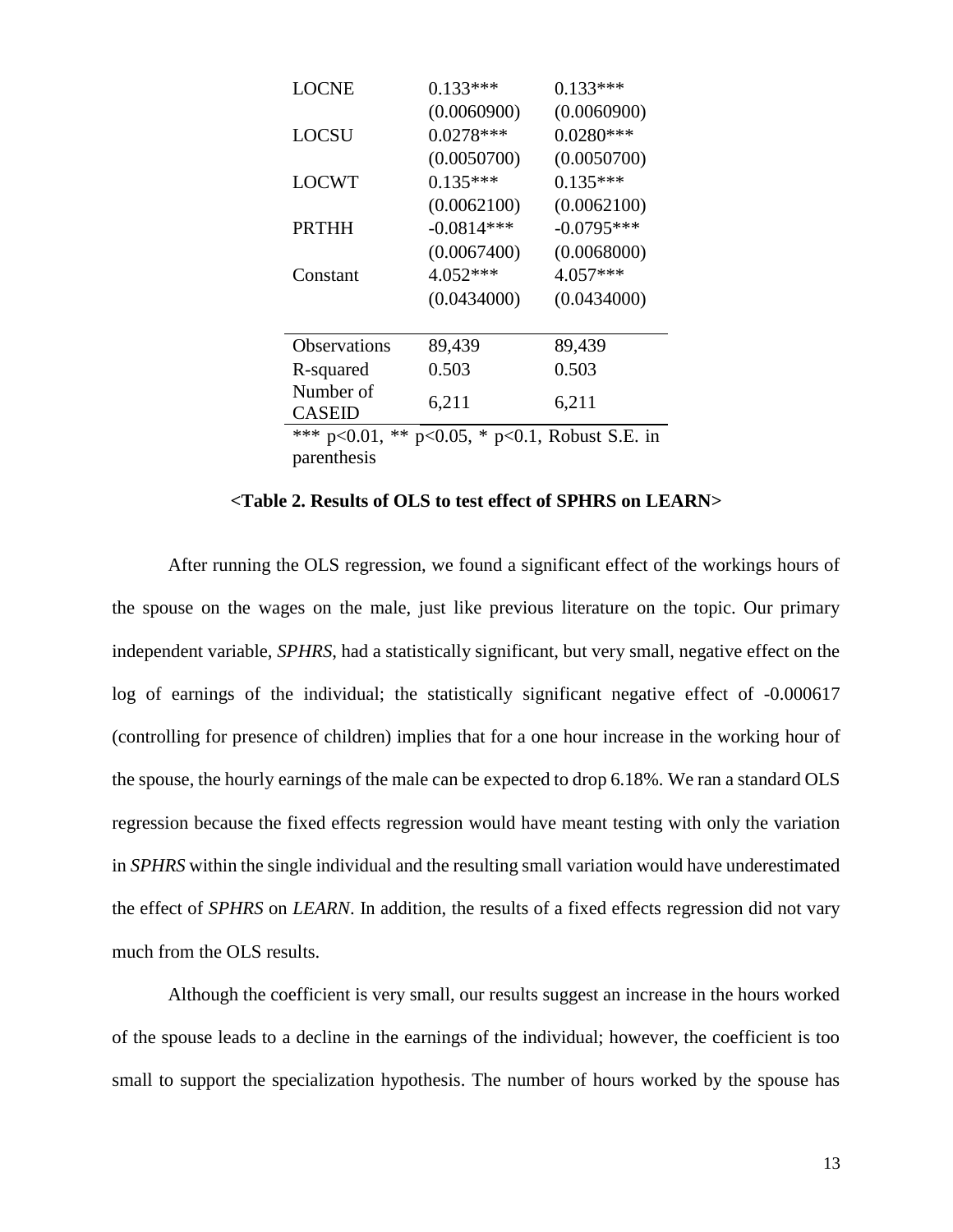been used in past studies, as a proxy for household specialization but it could be that when both the male and female are employed they hire companies or individuals to take care of the majority of household chores. The *SPHRS* variable had a negative coefficient significant at the 1% level even after controlling for the presence of children. The presence of a slightly smaller magnitude effect after controlling with *CHILD* may suggest that men become more productive due to additional financial pressures from the need to support the child, which reduces the effect of an increase in *SPHRS*. However, the difference in the coefficient is too small to make any justifiable conclusions.

The results obtained with our NLS 1979-2010 dataset suggest neither the selectivity hypothesis nor the specialization hypothesis is complete in explaining the wage premium in married individuals. However, our data is limited due to the large number of participants who dropped out of the survey, therefore leading to a highly unbalanced data set. There are many other time-variant unobservable factors that may play a significant part in determining the wage premium such as networks, luck, economic & corporate events, employer wage discrimination, and etc. A more balanced data set will be required to further test for sources of wage premiums. In addition, a probit or logit model with instrumental variables to minimize the effect of endogeneity to test for the likely of wage premiums may also be a viable way to find other sources of the wage premium.

## **Conclusion**

In this paper, we provide evidence of the existence of the marriage premium in the United States and some of the underlying reasons for the premium. Our estimates suggest that there is a 17% marriage premium, consistent with previous literature. However, this falls to 10% in the fixed effects regression suggesting that approximately 40% of the observed premium is explained by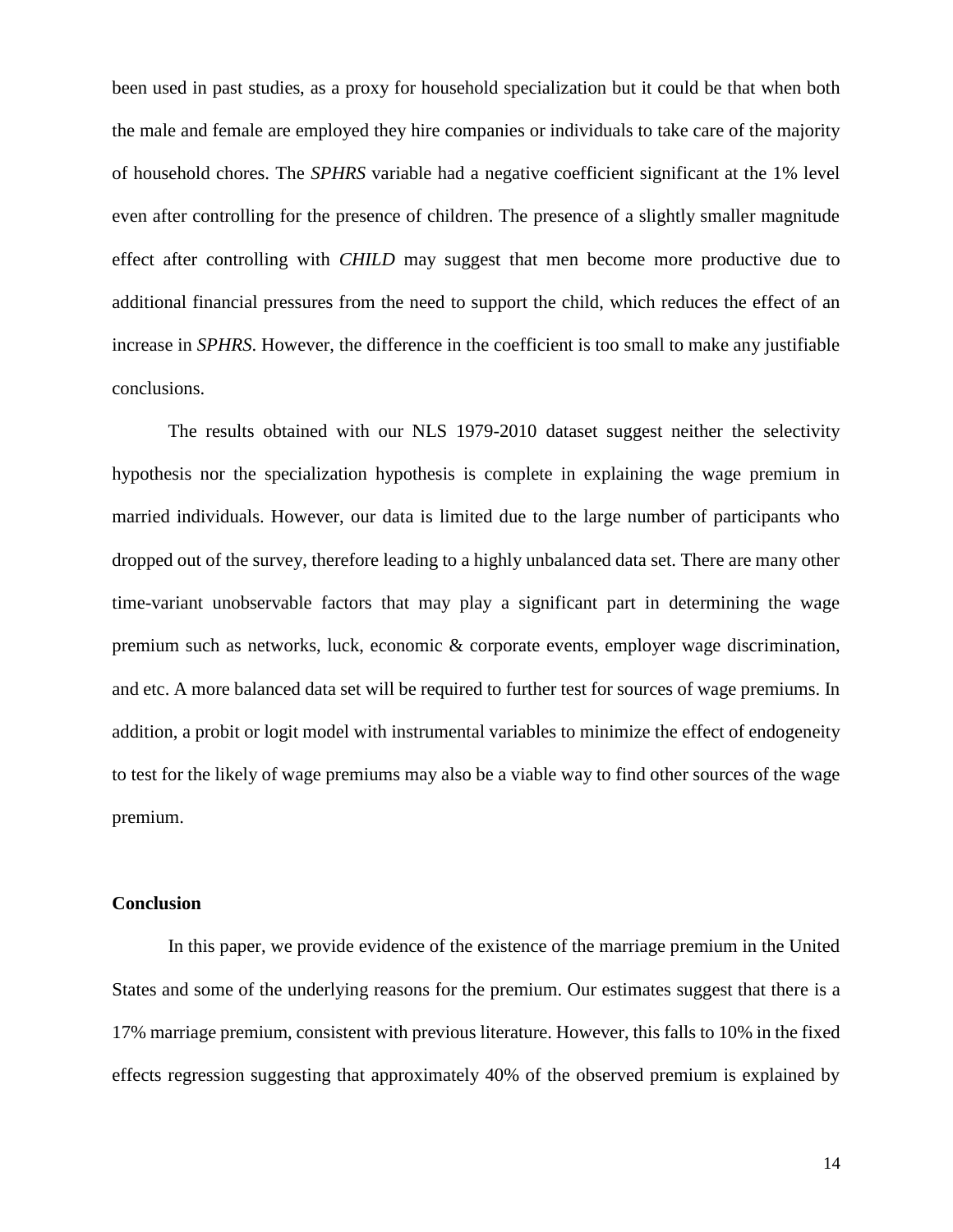time-invariant individual characteristics. Further research with a more balanced dataset will be needed to determine the source of the remaining, unaccounted for, wage premium. Upon testing the specialization hypothesis using the hours worked by the spouse, we found that there is a negative effect on the earnings of the individual; a one hour increase in spouse work hours led to an approximately 6% decline on earnings. The magnitude of the effect stayed similar even after controlling for the presence of children.

Our results demonstrate the existence of the premium but do not show if higher wages induced marriage or marriage led to a higher wage; a Granger causality test may be performed to predict which caused which. Regression testing with more variables affecting one's wage (i.e. hours spent at home, hours spent on chores, costs associated with children, etc.) will be needed to draw more determinant conclusions.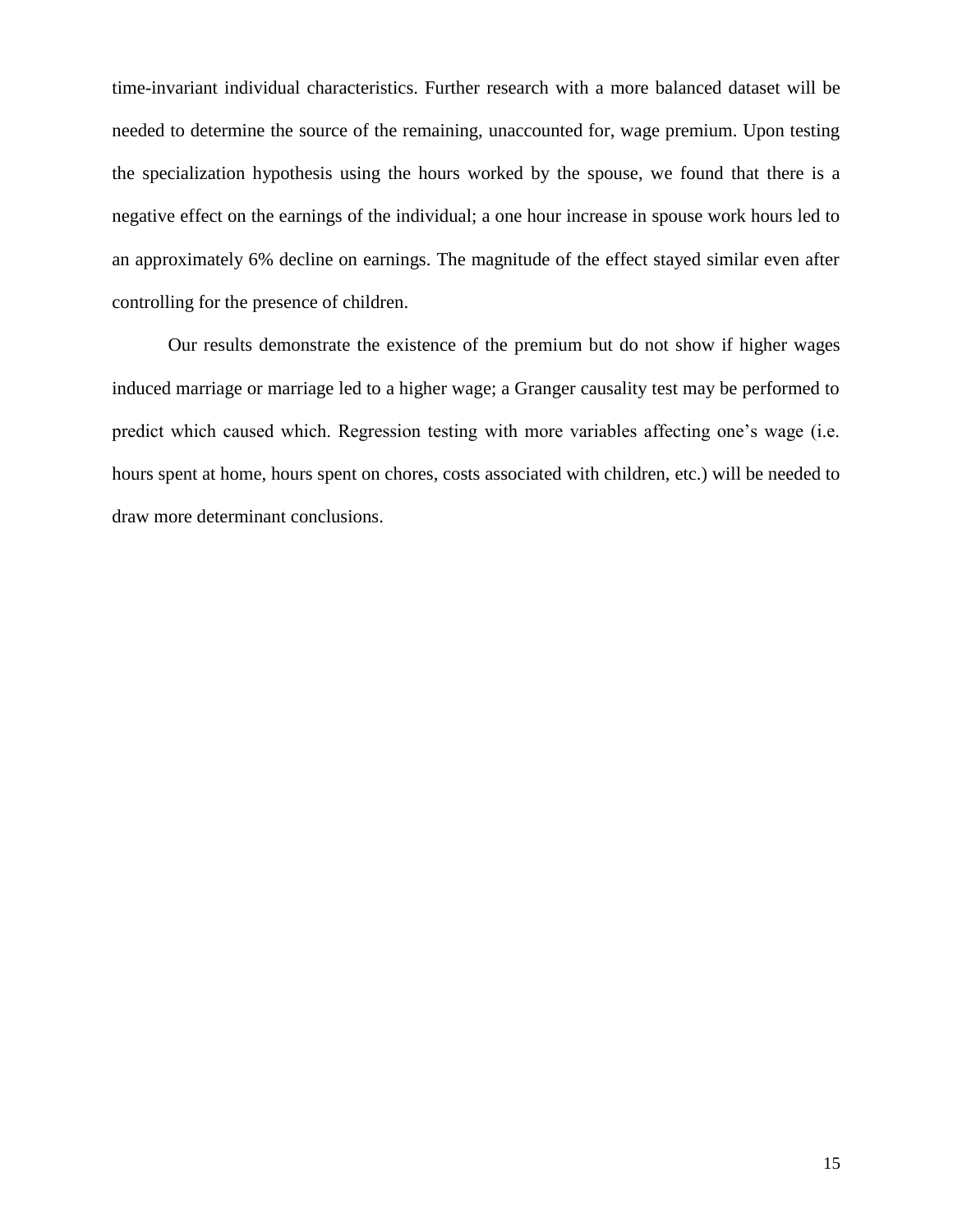# **References:**

BARDASI, E & TAYLOR, M. (2006). Marriage and wages: a test of the specialization hypothesis. Economica, 75 (299), 569-591

BECKER, G. (1981). A Treatise on the Family. Cambridge, Mass.: Harvard University Press

CHUN, H. and LEE, I. (2001). Why do married men earn more: productivity or marriage selection? Economic Inquiry, 39, 307–19

DANIEL, K. (1992). Does marriage make men more productive? NORC Discussion Paper no. 92–2, University of Chicago.

GRAY, J. (1997). The fall in men's return to marriage: declining productivity effects or changing selection? Journal of Human Resources, 32, 481–504

HERSCH, J. and STRATTON, L. (1997). Housework, fixed effects and wages of married workers. Journal of Human Resources, 32, 285–307.

HILL, M. (1979). The wage effect of marital status and children. Journal of Human Resources, 14, 579–94

KENNY, L. (1983). The accumulation of human capital during marriage by males.Economic Inquiry, 22, 223–31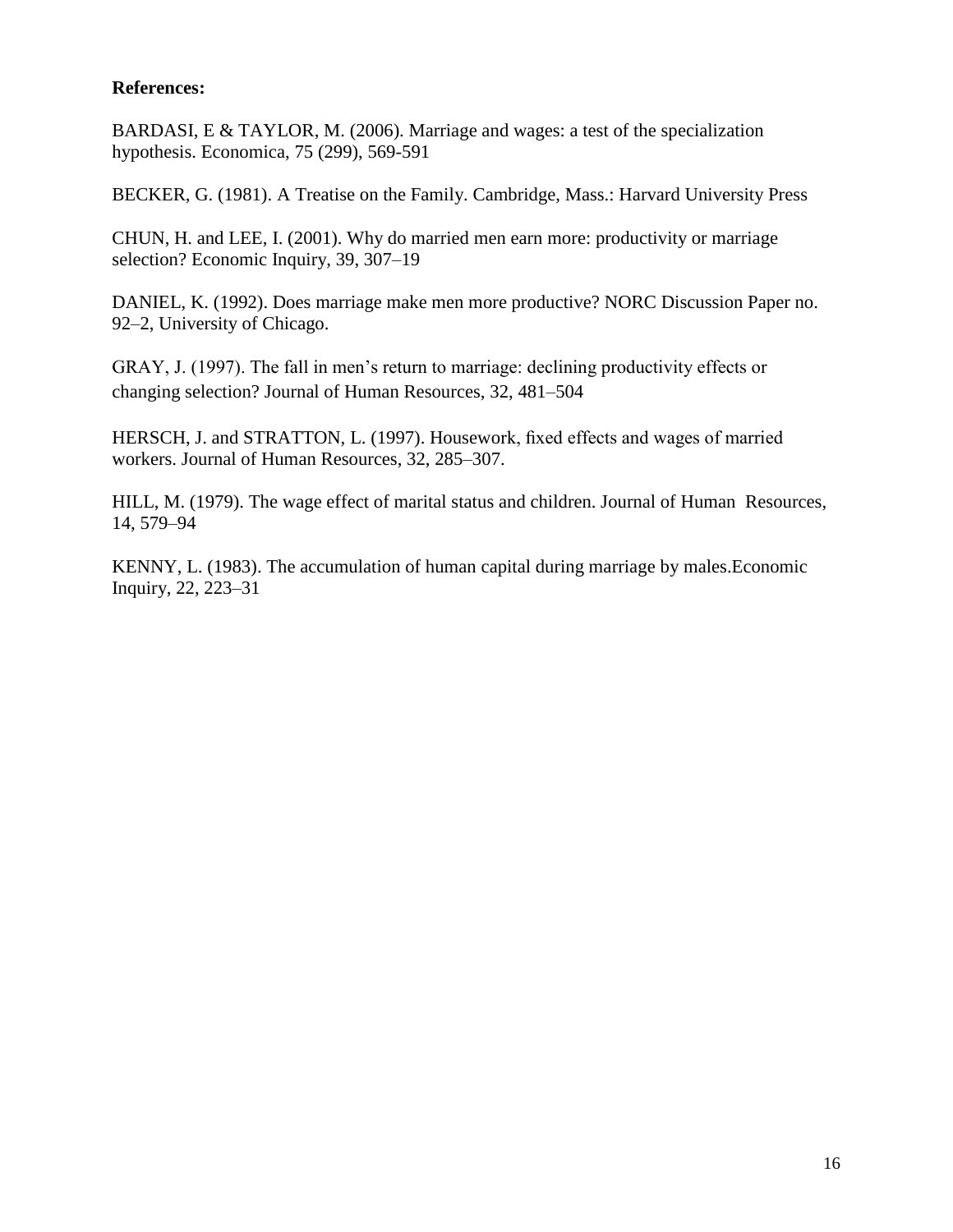# **Appendix 1: Summary of Variables**

| <b>Variable</b><br><b>Name</b> | <b>Information/Question</b>             | <b>Units of</b><br><b>Measurement</b> | <b>Index</b>                                           |  |
|--------------------------------|-----------------------------------------|---------------------------------------|--------------------------------------------------------|--|
| <b>MARRIED</b>                 | <b>Constructed Marital Status</b>       | Dummy                                 | $1 =$ Currently Married<br>$0 =$ Otherwise             |  |
| <b>DEGREE</b>                  | Degree-holding Status of<br>individual  | Dummy                                 | $1 =$ With college degree<br>$0 =$ Otherwise           |  |
| EARN1                          | Earnings on main job (Job #1)           | Actual Dollars & cents                |                                                        |  |
| <b>NUMCH</b>                   | Number of children                      | Number (Count)                        |                                                        |  |
| <b>CHILD</b>                   | Presence of Children                    | Dummy                                 | $1 = 1$ or more children<br>$0 =$ no children          |  |
| <b>SPHRS</b>                   | Hours per week worked by<br>spouse      | Hours per week                        |                                                        |  |
| <b>TENURE</b>                  | Total Tenure in weeks on<br>current job | Number of Weeks                       |                                                        |  |
| <b>YSCH</b>                    | Number of years in school               | <b>Actual Years</b>                   |                                                        |  |
| <b>DISB</b>                    | Work limited due to health<br>dummy     | Dummy                                 | $1 = Yes$<br>$0=N0$                                    |  |
| <b>URBAN</b>                   | Live in an urban area                   | Dummy                                 | $= 1$ if Urban, 0 Rural                                |  |
| <b>FAMSIZE</b>                 | Size of Family                          | Number of members<br>in family        |                                                        |  |
| <b>LOCNE</b>                   | <b>Region Dummy</b>                     | Dummy                                 | $= 1$ if region is Northeast, 0<br>otherwise           |  |
| <b>LOCNC</b>                   | <b>Region Dummy</b>                     | Dummy                                 | $=1$ if region is NorthCentral, 0<br>otherwise         |  |
| <b>LOCWT</b>                   | <b>Region Dummy</b>                     | Dummy                                 | $=1$ if region is West, 0 otherwise                    |  |
| <b>LOCSU</b>                   | <b>Region Dummy</b>                     | Dummy                                 | $= 1$ if Region is South, 0<br>otherwise               |  |
| <b>PRTHH</b>                   | <b>Residence Dummy</b>                  | Dummy                                 | $= 1$ if Lives in Parent's<br>Household                |  |
| <b>SINGLE</b>                  | Single Dummy                            | Dummy                                 | $= 1$ if single, 0 otherwise                           |  |
| <b>WIDOW</b>                   | <b>Widow Dummy</b>                      | Dummy                                 | $= 1$ if widowed, 0 otherwise                          |  |
| <b>DIVOR</b>                   | Divorce Dummy                           | Dummy                                 | $= 1$ if divorced, 0 otherwise                         |  |
| <b>SEPA</b>                    | <b>Seperated Dummy</b>                  | Dummy                                 | $= 1$ if seperated, 0 otherwise                        |  |
| Y1980-<br>Y2010                | <b>Time Dummies</b>                     | Dummy                                 | $= 1$ if observation is from<br>YXXX, 0 otherwise      |  |
| <b>LOCNE</b>                   | <b>Region Dummy</b>                     | Dummy                                 | $= 1$ if individual lives in<br>Northeast, 0 otherwise |  |